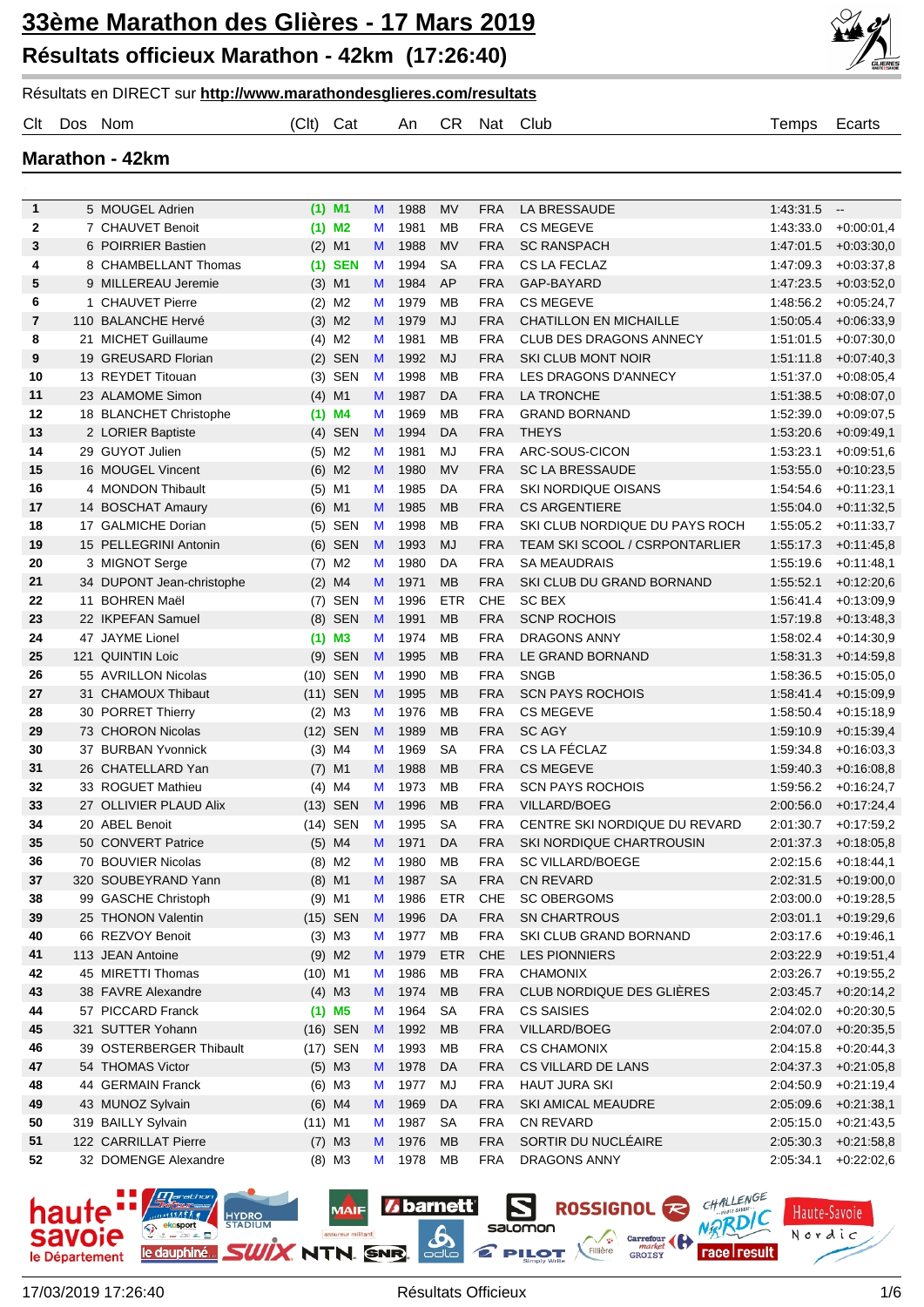

| Clt        | Dos | <b>Nom</b>                             | (C <sub>l</sub> ) | Cat                  |        | An           | СR              | Nat                      | Club                                                  | Temps                  | Ecarts                       |
|------------|-----|----------------------------------------|-------------------|----------------------|--------|--------------|-----------------|--------------------------|-------------------------------------------------------|------------------------|------------------------------|
| 52         |     | 92 PERNET Romain                       | $(12)$ M1         |                      | M      | 1988         | <b>MB</b>       | <b>FRA</b>               | <b>TEAM SNGB</b>                                      | 2:05:34.1              | $+0.22:02,6$                 |
| 54         |     | 42 PELLOUX TUTGAT Romaric              | $(13)$ M1         |                      | М      | 1984         | DA              | <b>FRA</b>               | SKIEURS MONT AIGUILLE                                 | 2:05:43.5              | $+0.22:12,0$                 |
| 55         |     | 65 FAIVRE Etienne                      | (7)               | M4                   | м      | 1972         | <b>MJ</b>       | <b>FRA</b>               | <b>ASOP</b>                                           | 2:05:53.1              | $+0.22:21,6$                 |
| 56         |     | 103 FUCHS Baptiste                     | $(14)$ M1         |                      | М      | 1987         | <b>SA</b>       | <b>FRA</b>               | <b>TEAM ELITE MTBO</b>                                | 2:06:02.9              | $+0.22:31,4$                 |
| 57         |     | 67 WOUTERS David                       | $(9)$ M3          |                      | М      | 1974         | <b>SA</b>       | <b>FRA</b>               | <b>CESN REVARD</b>                                    | 2:06:05.9              | $+0.22.34,4$                 |
| 58         |     | 35 GURLIAT Stephane                    |                   | $(8)$ M4             | М      | 1969         | <b>MB</b>       | <b>FRA</b>               | <b>VILLARD/BOEG</b>                                   | 2:06:07.8              | $+0.22.36,3$                 |
| 59         |     | 58 JACKSON Joseph                      |                   | (18) SEN             | M      | 1994         | <b>MB</b>       | <b>FRA</b>               | <b>VILLARD SUR BOEGE</b>                              | 2:06:14.5              | $+0.22:43,0$                 |
| 60         |     | 125 MOREAU Pierre                      |                   | (19) SEN             | M      | 1998         | <b>MV</b>       | <b>FRA</b>               | <b>SC LA BRESSAUDE</b>                                | 2:06:50.0              | $+0.23:18,5$                 |
| 61         |     | 40 BEDEZ Jean pierre                   |                   | $(2)$ M <sub>5</sub> | М      | 1964         | <b>MJ</b>       | <b>FRA</b>               | <b>BOIS D AMONT</b>                                   | 2:07:02.3              | $+0.23.30,8$                 |
| 62         |     | 102 BERNARD-GRANGER Fabrice            | $(10)$ M3         |                      | М      | 1977         | DA              | <b>FRA</b>               | <b>SKI NORDIQUE CHARTROUSIN</b>                       | 2:07:36.1              | $+0.24:04,6$                 |
| 63         |     | 124 VIVALDA Paolo                      | $(15)$ M1         |                      | M      | 1988         | <b>ETR</b>      | <b>ITA</b>               | <b>VALLE ELLERO</b>                                   | 2:08:04.5              | $+0.24.33,0$                 |
| 64         |     | 117 MOUGEL Yoann                       | $(16)$ M1         |                      | М      | 1987         | <b>MB</b>       | <b>FRA</b>               | <b>ANNECY</b>                                         | 2:08:33.4              | $+0.25:01,9$                 |
| 65         |     | 48 FROMAGET David                      | $(9)$ M4          |                      | м      | 1973         | <b>SA</b>       | <b>FRA</b>               | <b>SCOBE ALBERTVILLE</b>                              | 2:08:42.7              | $+0.25:11,2$                 |
| 66         |     | 93 CORDIER Jean marc                   |                   | $(1)$ M6             | М      | 1962         | MJ              | <b>FRA</b>               | SKI CLUB MONT NOIR                                    | 2:08:59.8              | $+0.25:28,3$                 |
| 67         |     | 53 TIRLOY Aymeric                      | $(11)$ M3         |                      | м      | 1976         | <b>MB</b>       | <b>FRA</b>               | LA CLUAZ                                              | 2:09:34.4              | $+0.26:02,9$                 |
| 68         |     | 118 PERINO Massimiliano                |                   | (20) SEN             | M      | 1997         | IF              | <b>ITA</b>               | <b>SCI CLUB VALLE STURA</b>                           | 2:09:40.7              | $+0.26:09,2$                 |
| 69         |     | 104 FAGGIO Fabrizio                    | $(12)$ M3         |                      | М      | 1976         | <b>ETR</b>      | <b>ITA</b>               | <b>SCI CLUB ALPI MARITTIME</b>                        | 2:09:40.9              | $+0.26.09,4$                 |
| 70         |     | 72 CHENAL Norbert                      | $(10)$ M4         |                      | М      | 1970         | <b>SA</b>       | <b>FRA</b>               | <b>SC PEISEY VALLANDRY</b>                            | 2:10:22.0              | $+0.26:50,5$                 |
| 71         |     | 112 LONCHAMPT Franck                   | $(13)$ M3         |                      | м      | 1974         | <b>MJ</b>       | <b>FRA</b>               | <b>PREMANON</b>                                       | 2:10:40.1              | $+0.27:08.6$                 |
| 72         |     | 64 SCHMITT Aymeric                     | $(14)$ M3         |                      | М      | 1975         | <b>MB</b>       | <b>FRA</b>               | SC LES CONTAMINES MONTJOIE                            | 2:11:00.4              | $+0.27:28,9$                 |
| 73         |     | 97 MARION Sébastien                    | $(11)$ M4         |                      | М      | 1973         | <b>MB</b>       | <b>FRA</b>               | <b>STAUBLI SPORTS</b>                                 | 2:11:40.6              | $+0.28.09,1$                 |
| 74         |     | 56 ROBERT Thibault                     | $(17)$ M1         |                      | М      | 1986         | DA              | <b>FRA</b>               | <b>ADDSNA</b>                                         | 2:11:54.8              | $+0.28:23.3$                 |
| 75         |     | 98 MOULIN Norbert                      | $(1)$ M7          |                      | M      | 1956         | <b>MB</b>       | CHE                      | S.C DES DOUANES HTE SAVOIE                            | 2:12:58.2              | $+0.29:26,7$                 |
| 76         |     | 101 BENOIT Ludovic                     |                   | (21) SEN             | M      | 1990         | <b>MV</b>       | <b>FRA</b>               | <b>MARIGNIER</b>                                      | 2:14:08.7              | $+0.30.37,2$                 |
| 77         |     | 106 BOURLA Julien                      | $(18)$ M1         |                      | М      | 1987         | <b>MB</b>       | <b>FRA</b>               | SAINT-PIERRE-EN-FAUCIGNY                              | 2:15:26.7              | $+0.31:55.2$                 |
| 78         |     | 60 KUNTZINGER Francis                  |                   | $(3)$ M <sub>5</sub> | М      | 1966         | <b>SA</b>       | <b>FRA</b>               | <b>CESN DU REVARD</b>                                 | 2:15:32.3              | $+0:32:00,8$                 |
| 79         |     | 46 BERARD Mickael                      | $(10)$ M2         |                      | М      | 1983         | AU              | <b>FRA</b>               | CLUB NORDIQUE CRÊTES DU FOREZ                         | 2:15:38.7              | $+0.32:07,2$                 |
| 80         |     | 135 MALNORY Loïc                       | $(19)$ M1         |                      | М      | 1988         | <b>ETR</b>      | CAN                      | <b>CANMORE NORDIC</b>                                 | 2:15:45.1              | $+0.32:13,6$                 |
| 81         |     | 71 VELARD Rémi                         | $(12)$ M4         |                      | М      | 1969         | DA              | <b>FRA</b>               | SNB CHAMROUSSE                                        | 2:16:12.8              | $+0.32:41,3$                 |
| 82         |     | 132 GAILLARD-LIAUDON Fabien            | (22)              | <b>SEN</b>           | M      | 1998         | <b>MB</b>       | <b>FRA</b>               | GRAND-BORNAND                                         | 2:16:29.6              | $+0.32:58,1$                 |
| 83         |     | 108 DESROUSSEAUX Pierre                | $(11)$ M2         |                      | М      | 1983         | <b>MB</b>       | <b>FRA</b>               | <b>SILLINGY</b>                                       | 2:17:10.2              | $+0.33.38,7$                 |
| 84         |     | 250 ROUSSET Christophe                 | $(15)$ M3         |                      | М      | 1977         | <b>MB</b>       | <b>FRA</b>               | <b>CHAMONIX</b>                                       | 2:17:12.0              | $+0.33:40,5$                 |
| 85         |     | 79 BOISSIERE Julien                    | $(16)$ M3         |                      | М      | 1978         | <b>MB</b>       | <b>FRA</b>               | <b>DRAGONS ANNECY</b>                                 | 2:17:18.3              | $+0.33.46,8$                 |
| 86         |     | 63 PERNET MUGNIER Édouard              | $(17)$ M3         |                      | М      | 1975         | <b>MB</b>       | <b>FRA</b>               | TEAM SNGB LE GRAND BORNAND                            | 2:17:19.8              | $+0.33.48,3$                 |
| 87         |     | 86 COSTE Nicolas                       |                   | (23) SEN             | M      | 1989         | <b>SA</b>       | <b>FRA</b>               | CS LA FECLAZ                                          | 2:17:31.8              | $+0.34.00.3$                 |
| 88         |     | 41 MOREL Philippe                      |                   | $(2)$ M6             | М      | 1962         | AU              | FRA                      | CLUB NORDIQUE PLOMB DU CANTAL                         | 2:17:38.3              | $+0.34.06.8$                 |
| 89         |     | 81 DECHAMBOUX Jacques                  |                   | $(4)$ M <sub>5</sub> | M      | 1966         | МB              | FRA                      | <b>CLUB NORDIC GLIERES</b>                            | 2:17:44.8              | $+0:34:13,3$                 |
| 90         |     | 82 MICHET Claude                       |                   | $(1)$ M8             | М      | 1952         | MB              | <b>FRA</b>               | DRAGONS ANNECY                                        | 2:17:48.4              | $+0.34:16.9$                 |
| 91         |     | 51 ROUTIN Manuel                       | $(18)$ M3         |                      | M      | 1975         | <b>MB</b>       | <b>FRA</b>               | ENTENTE NORDIQUE DU HAUT GIFFR                        | 2:18:03.2              | $+0.34:31,7$                 |
| 92         |     | 218 BOISSY Guenael                     | $(13)$ M4         |                      | M      | 1971         | DA              | <b>FRA</b>               | ST BERNARD DU TOUVET                                  | 2:18:06.3              | $+0.34.34,8$                 |
| 93         |     | 68 GIBELLO Pierre-yves                 |                   | $(5)$ M5             | M      | 1967         | DA              | <b>FRA</b>               | GUC                                                   | 2:18:11.1              | $+0.34.39,6$                 |
| 94         |     | 289 ROBLIN Leo                         |                   | (24) SEN             | M      | 1991         | MB              | <b>FRA</b>               | SAINT GERVAIS LES BAINS                               | 2:18:17.5              | $+0.34:46,0$                 |
| 95         |     | 75 EKSZTEROWICZ Thierry                |                   | $(3)$ M6             | M      | 1962         | <b>MB</b>       | <b>FRA</b>               | <b>SCOBE</b>                                          | 2:18:25.7              | $+0.34.54,2$                 |
| 96         |     | 149 DUPORT Florent                     | $(14)$ M4         |                      | М      | 1973         | AP              | <b>FRA</b>               | MONTDENEVRE VAL CLAREE                                | 2:18:34.6              | $+0.35:03,1$                 |
| 97         |     | 111 DUSSUCHAL Eric                     | $(19)$ M3         |                      | M      | 1978         | MB              | <b>FRA</b>               | REIGNIER-ESERY                                        | 2:18:39.5              | $+0.35:08,0$                 |
| 98         |     | 77 CHEVALLIER Nicolas                  |                   | $(4)$ M6             | М      | 1962         | MB              | <b>FRA</b>               | <b>SC CONTAMINES</b>                                  | 2:19:38.8              | $+0.36:07,3$                 |
| 99         |     | 228 COMTE Didier                       |                   | $(6)$ M <sub>5</sub> | M      | 1967         | DA              | <b>FRA</b>               | SC PIERRE PERCÉE                                      | 2:19:52.2              | $+0.36:20,7$                 |
| 100        |     | 276 NOURDIN Gorian                     | $(20)$ M3         |                      | М      | 1976         | <b>ETR</b>      | <b>FRA</b>               | <b>SKI CLUB L'ETOILE</b>                              | 2:20:12.6              | $+0.36:41,1$                 |
| 101        |     | 120 GRENARD Olivier                    | $(15)$ M4         |                      | M      | 1970         | MB              | <b>FRA</b>               | <b>AS EVIRES</b>                                      | 2:20:27.2              | $+0.36.55,7$                 |
| 102        |     | 95 VULLIET Bertrand                    | $(21)$ M3         |                      | М      | 1975         | MB              | <b>FRA</b>               | <b>SC GRAND BORNAND</b>                               | 2:20:44.1              | $+0.37:12,6$                 |
| 103        |     | 78 VARAINE Richard                     |                   | $(7)$ M <sub>5</sub> | M      | 1967         | MB              | <b>FRA</b>               | LES DRAGONS D'ANNECY                                  | 2:20:48.4              | $+0.37:16,9$                 |
| 104        |     | 116 MANASSERO Simone                   | $(16)$ M4         |                      | М      | 1971         | <b>ETR</b>      | <b>ITA</b>               | <b>SCI CLUB DRINK</b>                                 | 2:20:48.5              | $+0.37:17,0$                 |
| 105        |     | 168 BOIRON David<br>170 DUNOYER Pierre | $(17)$ M4         |                      | M      | 1972<br>1980 | MB<br><b>MB</b> | <b>FRA</b><br><b>FRA</b> | <b>RANDO CHERAN</b><br>ENTENTE NORDIQUE DU HAUT GIFFR | 2:20:58.1<br>2:21:00.7 | $+0.37:26,6$                 |
| 106<br>107 |     | 62 GOUDARD Olivier                     | $(12)$ M2         | $(5)$ M6             | М<br>M | 1961         | <b>MB</b>       | FRA                      | <b>CHABLAIS NORDIC</b>                                | 2:21:13.9              | $+0.37:29,2$<br>$+0.37:42,4$ |
| 108        |     | 84 DUCRET Jérémie                      | $(22)$ M3         |                      | М      | 1978         | MB              | <b>FRA</b>               | DRAGONS D'ANNECY                                      | 2:22:27.9              | $+0.38.56,4$                 |
| 109        |     | 165 TOURET Eric                        | $(13)$ M2         |                      | M      | 1981         | <b>LY</b>       | FRA                      | VILLEURBANNE                                          | 2:22:28.6              | $+0.38.57,1$                 |
|            |     |                                        |                   |                      |        |              |                 |                          |                                                       |                        |                              |

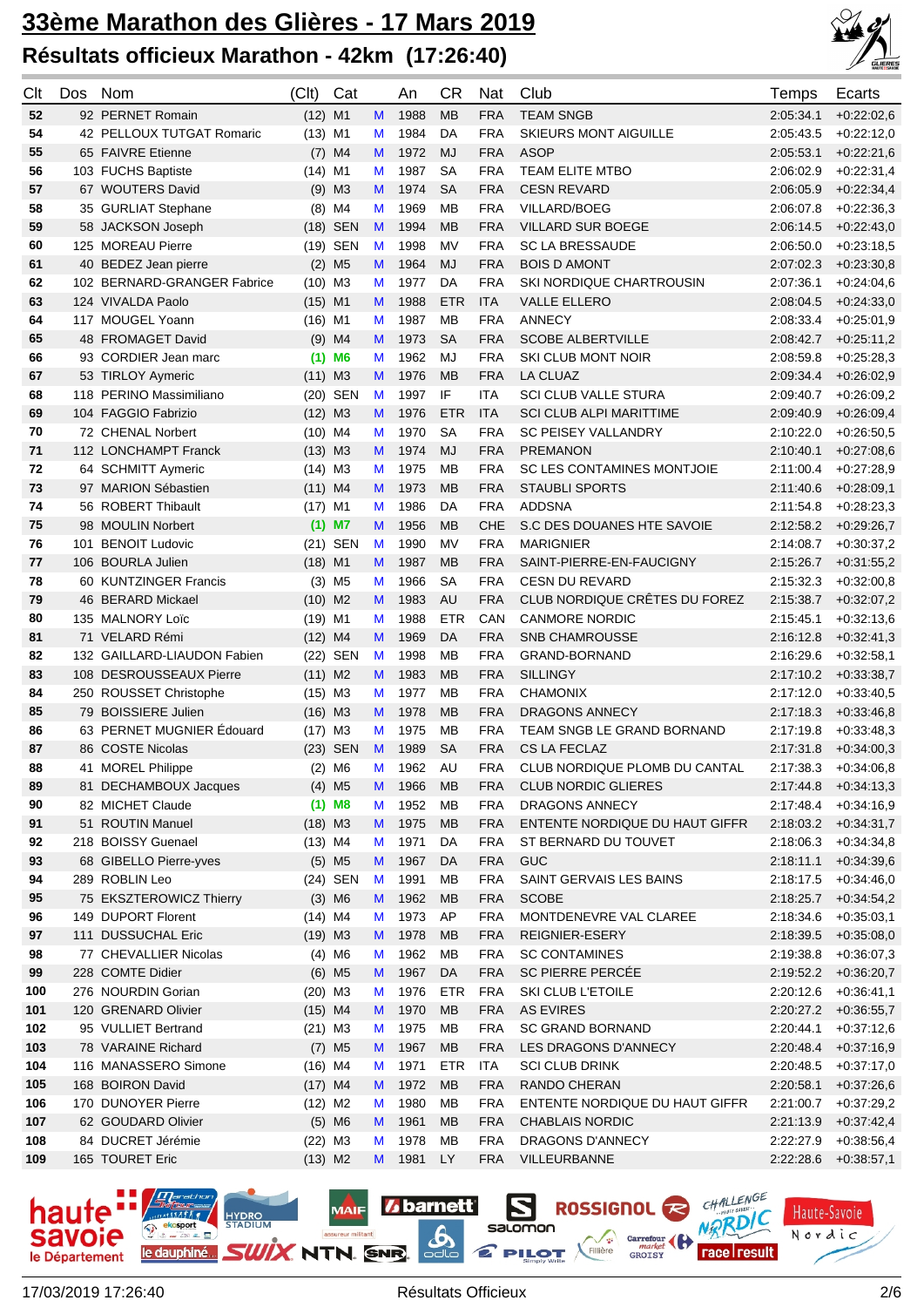

| Clt | Dos | Nom                          | (Clt)                 | Cat                  |   | An     | <b>CR</b>  | Nat        | Club                         | Temps     | Ecarts                 |
|-----|-----|------------------------------|-----------------------|----------------------|---|--------|------------|------------|------------------------------|-----------|------------------------|
| 110 |     | 159 LACROIX Jean philippe    | $(23)$ M3             |                      | М | 1974   | <b>MB</b>  | <b>FRA</b> | <b>TKLU</b>                  | 2:22:33.5 | $+0.39:02,0$           |
| 111 |     | 80 PELLEGRINI Fabien         | $(18)$ M4             |                      | M | 1973   | <b>MB</b>  | <b>FRA</b> | <b>CNG</b>                   | 2:22:36.1 | $+0.39.04,6$           |
| 112 |     | 184 HOLLARD Arnaud           | $(14)$ M2             |                      | M | 1979   | MV         | <b>FRA</b> | GERARDMER                    | 2:22:45.4 | $+0.39:13,9$           |
| 113 |     | 100 JUAREZ Fabien            | $(24)$ M3             |                      | M | 1975   | <b>MB</b>  | <b>FRA</b> | <b>AMANCY</b>                | 2:23:27.7 | $+0.39.56,2$           |
| 114 |     | 130 FANTOLI Olivier          | $(19)$ M4             |                      | M | 1970   | MB         | <b>FRA</b> | PASSY                        | 2:23:50.9 | $+0.40:19,4$           |
| 115 |     | 88 PERRIN Christian          | $(20)$ M4             |                      | M | 1971   | <b>MJ</b>  | <b>FRA</b> | SKI CLUB FRASNE DRUGEON      | 2:23:53.0 | $+0.40:21,5$           |
| 116 |     | 207 MINARY Gérard            |                       | $(2)$ M7             | M | 1956   | MJ         | <b>FRA</b> | <b>LES FINS</b>              | 2:23:56.4 | $+0.40.24,9$           |
| 117 |     | 74 MERMOUD Etienne           |                       | $(2)$ M <sub>8</sub> | M | 1952   | <b>MB</b>  | <b>FRA</b> | <b>CONTAMINES MONTJOIE</b>   | 2:23:58.4 | $+0.40.26,9$           |
| 118 |     | 61 GANSEL Baptiste           |                       | (25) SEN             | M | 1998   | DA         | <b>FRA</b> | SKI NORDIQUE CHARTROUSIN     | 2:24:28.8 | $+0.40.57,3$           |
| 119 |     | 105 MANZONI Nicolas          | $(21)$ M4             |                      | M | 1972   | MJ         | <b>FRA</b> | SAINT-LUPICIN                | 2:25:04.1 | $+0.41:32,6$           |
| 120 |     | 293 LERICHOMME Benjamin      | $(15)$ M2             |                      | M | 1982   | MB         | <b>FRA</b> | <b>EPAGNY</b>                | 2:25:20.7 | $+0.41.49,2$           |
| 121 |     | 300 BARRAL Vincent           |                       | $(8)$ M <sub>5</sub> | M | 1967   | <b>MB</b>  | <b>FRA</b> | DRAGONS ANNECY               | 2:25:24.7 | $+0.41.53,2$           |
| 122 |     | 94 SAUBERLI Eric             |                       | $(6)$ M6             | M | 1962   | MJ         | CHE        | <b>SC LA VATTAY</b>          | 2:25:24.9 | $+0.41:53,4$           |
| 123 |     | 176 JANUEL Michel            |                       | $(3)$ M7             | M | 1955   | <b>MB</b>  | <b>FRA</b> | <b>ETEAUX</b>                | 2:25:28.9 | $+0.41.57,4$           |
| 124 |     | 242 BROCHIER Yan             | $(25)$ M3             |                      | M | 1978   | MB         | <b>FRA</b> | <b>BQL</b>                   | 2:25:34.6 | $+0.42:03,1$           |
| 125 |     | 87 BOUTERAON Michel          |                       | $(4)$ M7             | M | 1956   | MJ         | <b>FRA</b> | <b>HAUT JURA SKI</b>         | 2:25:39.1 | $+0.42:07,6$           |
| 126 |     | 251 BONDIER Nicolas          | $(22)$ M4             |                      | M | 1971   | МB         | <b>FRA</b> | ANNEMASSE                    | 2:25:48.2 | $+0.42:16,7$           |
| 127 |     | 96 CAMPESTRE Jean-marc       |                       | $(7)$ M6             | M | 1962   | DA         | <b>FRA</b> | <b>COUBLEVIE</b>             | 2:25:50.0 | $+0.42.18,5$           |
| 128 |     | 286 LAUZIER Cédric           |                       | (26) SEN             | M | 1989   | MB         | <b>FRA</b> | DSN74                        | 2:26:01.9 | $+0.42:30,4$           |
| 129 |     | 90 BOURGEOIS Justin          | $(20)$ M1             |                      | M | 1988   | MJ         | <b>FRA</b> | <b>LES ROUSSES</b>           | 2:26:28.0 | $+0.42.56,5$           |
| 130 |     | 226 THIERS Damien            | $(26)$ M3             |                      | M | 1975   | МB         | <b>FRA</b> | <b>REIGNIER</b>              | 2:26:41.7 | $+0.43:10,2$           |
| 131 |     | 107 D'INTRONO-FAVIER Olivier | $(23)$ M4             |                      | M | 1972   | <b>ETR</b> | <b>FRA</b> | <b>GRAND LANCY</b>           | 2:26:55.7 | $+0.43:24,2$           |
| 132 |     | 186 DUMONTEIL Eric           |                       | $(9)$ M <sub>5</sub> | M | 1967   | MJ         | <b>FRA</b> | SC BELLEGARDE                | 2:27:57.0 | $+0.44.25.5$           |
| 133 |     | 137 CHARLOT Damien           | $(27)$ M3             |                      | M | 1975   | <b>MB</b>  | <b>FRA</b> | CNG                          | 2:27:58.6 | $+0.44:27,1$           |
| 134 |     | 52 ROUGIER Stéphane          | $(24)$ M4             |                      | M | 1970   | AU         | <b>FRA</b> | <b>CLERMONT SKI NORDIQUE</b> | 2:27:59.6 | $+0.44:28,1$           |
| 135 |     | 157 AUDRA Guillaume          | $(28)$ M3             |                      | M | 1976   | AP         | <b>FRA</b> | <b>ES VALLOUISE</b>          | 2:28:03.0 | $+0.44:31,5$           |
| 136 |     | 76 ELKAIM Claude             |                       | $(5)$ M7             | M | 1954   | DA         | <b>FRA</b> | <b>ASPTT VALENCE</b>         | 2:28:16.7 | $+0.44:45,2$           |
| 137 |     | 277 DUCASTEL Nicolas         |                       | $(8)$ M6             | M | 1962   | DA         | <b>FRA</b> | <b>CHARTREUSE</b>            | 2:28:27.7 | $+0.44.56,2$           |
| 138 |     | 59 BRASSINE Guy              |                       | $(9)$ M <sub>6</sub> | M | 1959   | AU         | <b>FRA</b> | CN PLOMB DU CANTAL           | 2:28:32.1 | $+0.45:00,6$           |
| 139 |     | 83 SERET Daniel              |                       | $(3)$ M <sub>8</sub> | M | 1952   | <b>MV</b>  | <b>FRA</b> | <b>SKI CLUB LURON</b>        | 2:28:33.4 | $+0.45:01,9$           |
| 140 |     | 304 VIDAL Bertrand           | $(25)$ M4             |                      | M | 1973   | MB         | <b>FRA</b> | SKI CLUB VILLARD SUR BOËGE   | 2:28:37.1 | $+0.45.05,6$           |
| 141 |     | 204 HUDRY CLERGEON Rachel    | $(10)$ M <sub>5</sub> |                      | M | 1965   | <b>MB</b>  | <b>FRA</b> | <b>STAUBLI SPORTS</b>        | 2:28:38.6 | $+0.45.07,1$           |
| 142 |     | 296 PEPKE Pep                |                       | $(4)$ M <sub>8</sub> | M | 1952   | MJ         | <b>FRA</b> | <b>HAUT JURA SKI</b>         | 2:28:42.6 | $+0.45:11,1$           |
| 143 |     | 273 GAVARD Jérémie           | $(29)$ M3             |                      | M | 1978   | MB         | <b>FRA</b> | <b>FILLINGES</b>             | 2:28:49.3 | $+0.45.17,8$           |
| 144 |     | 180 BOULZAT Bernard          |                       | $(6)$ M7             | M | 1958   | DA         | <b>FRA</b> | US ST EGREVE                 | 2:29:08.3 | $+0.45.36,8$           |
| 145 |     | 129 VAUTEY Clement           |                       | (27) SEN             |   | M 1994 | MB         | <b>FRA</b> | SKI CLUB BELLEVAUX           |           | $2:29:31.3$ +0:45:59,8 |
| 146 |     | 153 COSTE Romain             | $(16)$ M2             |                      | M | 1979   | МB         | <b>FRA</b> | CLUB NORDIC DES GLIERES      | 2:29:36.7 | $+0.46:05,2$           |
| 147 |     | 138 BAHOR Thomas             | $(21)$ M1             |                      | M | 1985   | <b>MB</b>  | <b>FRA</b> | <b>CNG</b>                   | 2:29:40.8 | $+0.46:09,3$           |
| 148 |     | 69 DUCHENE Bernard           |                       | $(7)$ M7             | M | 1956   | МB         | <b>FRA</b> | DRAGONS ANNECY               | 2:29:52.1 | $+0.46:20,6$           |
| 149 |     | 247 BOULON Olivier           | $(11)$ M <sub>5</sub> |                      | M | 1967   | <b>MB</b>  | <b>FRA</b> | THORENS GLIERES              | 2:29:53.2 | $+0.46.21,7$           |
| 150 |     | 257 DEPRAZ Christophe        | $(26)$ M4             |                      | M | 1973   | МB         | <b>FRA</b> | <b>CHABLAIS NORDIC</b>       | 2:30:37.1 | $+0.47:05,6$           |
| 151 |     | 115 PEOCH Marc               | $(10)$ M6             |                      | M | 1961   | <b>MB</b>  | <b>FRA</b> | <b>WEPERF</b>                | 2:30:57.5 | $+0.47:26,0$           |
| 152 |     | 219 FAVRE Jean jacques       | $(12)$ M <sub>5</sub> |                      | M | 1964   | DA         | <b>FRA</b> | USSE ST EGREVE               | 2:31:18.2 | $+0.47.46,7$           |
| 153 |     | 227 GALLAY William           |                       | (28) SEN             | M | 1990   | <b>MB</b>  | <b>FRA</b> | CS LA CLUSAZ                 | 2:31:49.2 | $+0.48:17,7$           |
| 154 |     | 248 MAGNENAZ Christhophe     | $(27)$ M4             |                      | M | 1971   | МB         | <b>FRA</b> | <b>CERVENS</b>               | 2:32:03.2 | $+0.48.31,7$           |
| 155 |     | 269 DUBETTIER Jean luc       | $(28)$ M4             |                      | M | 1970   | <b>SA</b>  | <b>FRA</b> | <b>STAUBLI SPORT</b>         | 2:32:24.9 | $+0.48.53,4$           |
| 156 |     | 239 DISS Cedric              | $(29)$ M4             |                      | M | 1971   | MB         | <b>FRA</b> | LOVAGNY                      | 2:32:45.9 | $+0.49.14,4$           |
| 157 |     | 261 FAVRE-VICTOIRE Louis     | $(11)$ M6             |                      | M | 1960   | <b>MB</b>  | <b>FRA</b> | <b>SC BELLEVAUX</b>          | 2:32:49.6 | $+0.49.18,1$           |
| 158 |     | 266 COLET Xavier             | $(30)$ M3             |                      | M | 1976   | MB         | <b>FRA</b> | <b>SCN PAYS ROCHOIS</b>      | 2:33:03.5 | $+0.49.32,0$           |
| 159 |     | 199 DEVEAUD Jean-paul        | $(22)$ M1             |                      | M | 1986   | LY         | <b>FRA</b> | <b>CHASSIEU</b>              | 2:33:17.5 | $+0.49.46,0$           |
| 160 |     | 258 DURAND Julien            | $(23)$ M1             |                      | M | 1985   | MB         | <b>FRA</b> | COURIR À POISY               | 2:34:17.4 | $+0.50:45,9$           |
| 161 |     | 238 AUGROS Pierre            | $(24)$ M1             |                      | M | 1985   | LY         | <b>FRA</b> | 69008 - LYON 08              | 2:34:47.4 | $+0.51:15,9$           |
| 162 |     | 220 VILLERMAUX Benjamin      | $(17)$ M2             |                      | M | 1983   | <b>SA</b>  | <b>FRA</b> | SONNAZ                       | 2:34:58.1 | $+0.51:26,6$           |
| 163 |     | 284 CAPITANT Christophe      | $(30)$ M4             |                      | M | 1972   | <b>MB</b>  | <b>FRA</b> | CHAVANOD                     | 2:35:00.9 | $+0.51:29,4$           |
| 164 |     | 279 JANOD Marc               | $(18)$ M2             |                      | M | 1980   | MB         | <b>FRA</b> | <b>CONTAMINE SARZIN</b>      | 2:35:17.9 | $+0.51:46,4$           |
| 165 |     | 212 BALLAY Hervé             | $(31)$ M4             |                      | M | 1971   | <b>MV</b>  | <b>FRA</b> | <b>VENTRON</b>               | 2:35:24.9 | $+0.51.53,4$           |
| 166 |     | 311 VERGNE Francois          | $(12)$ M6             |                      | M | 1961   | MB         | <b>FRA</b> | ASO NTN-SNR                  | 2:35:34.9 | $+0.52:03,4$           |

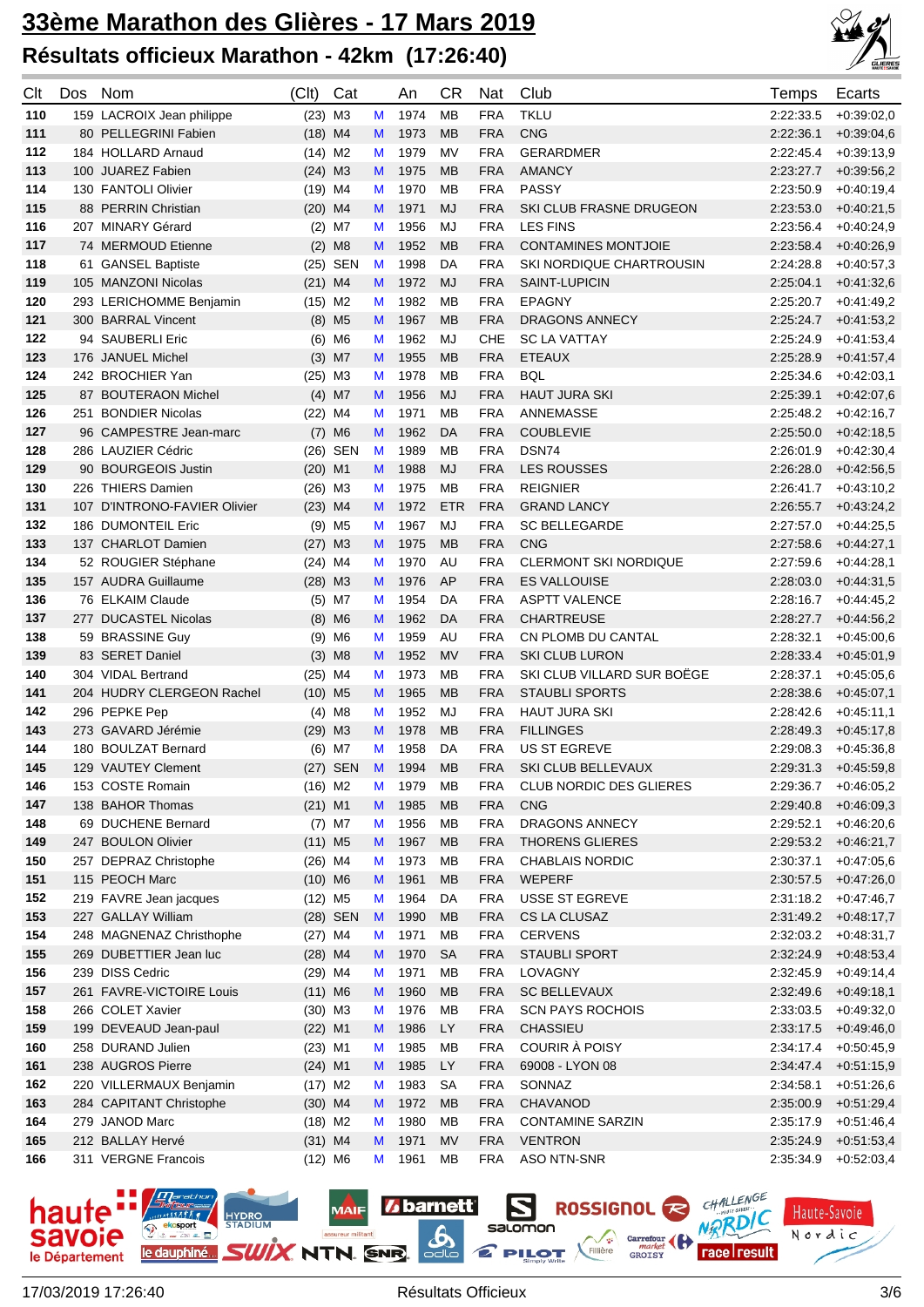

| Clt        | Dos | Nom                                            | (C <sub>l</sub> )     | Cat                  |        | An           | <b>CR</b>       | Nat                      | Club                                  | Temps     | Ecarts                               |
|------------|-----|------------------------------------------------|-----------------------|----------------------|--------|--------------|-----------------|--------------------------|---------------------------------------|-----------|--------------------------------------|
| 167        |     | 179 LUXEMBOURG David                           | $(31)$ M3             |                      | M      | 1977         | DA              | <b>FRA</b>               | SKI NORDIQUE BELLEDONNE CHAMRO        | 2:36:52.1 | $+0.53:20,6$                         |
| 168        |     | 164 LAMY-CHAPUIS Alain                         |                       | $(8)$ M7             | M      | 1957         | MJ              | <b>FRA</b>               | <b>HAUT JURA SKI</b>                  | 2:37:07.4 | $+0.53.35,9$                         |
| 169        |     | 211 ROCHEREAU Xavier                           | $(13)$ M5             |                      | M      | 1965         | AP              | <b>FRA</b>               | <b>CSV SAINT MARTIN VESUBIE</b>       | 2:37:19.8 | $+0.53:48,3$                         |
| 170        |     | 162 CREPEL Andre                               | (32)                  | M4                   | M      | 1972         | DA              | <b>FRA</b>               | <b>ST HILAIRE</b>                     | 2:37:28.7 | $+0.53:57,2$                         |
| 171        |     | 256 MARSAL Laurent                             | $(33)$ M4             |                      | M      | 1973         | DA              | <b>FRA</b>               | <b>SN CHARTROUSIN</b>                 | 2:37:34.9 | $+0.54.03,4$                         |
| 172        |     | 192 COSSON Igor                                | $(13)$ M6             |                      | M      | 1961         | MB              | <b>FRA</b>               | <b>CS CHAMONIX</b>                    | 2:37:46.5 | $+0.54:15,0$                         |
| 173        |     | 244 DUPARC Pascal                              | $(14)$ M <sub>5</sub> |                      | M      | 1966         | MJ              | <b>FRA</b>               | <b>MOTO CLUB POUGNY</b>               | 2:37:52.4 | $+0.54:20,9$                         |
| 174        |     | 85 ABRY Jean francois                          | $(14)$ M6             |                      | M      | 1959         | MB              | <b>FRA</b>               | DRAGONS ANNY                          | 2:38:08.6 | $+0.54.37,1$                         |
| 175        |     | 89 SOLIGNAC Hervé                              |                       | $(9)$ M7             | M      | 1958         | <b>SA</b>       | <b>FRA</b>               | <b>BAUGES SKI NORDIQUE</b>            | 2:38:39.4 | $+0.55:07,9$                         |
| 176        |     | 254 BOUVIER Georges                            | $(10)$ M7             |                      | M      | 1956         | MB              | <b>FRA</b>               | <b>BOGEVE</b>                         | 2:39:07.2 | $+0.55.35,7$                         |
| 177        |     | 317 CLAUDEL Stephane                           | $(34)$ M4             |                      | M      | 1969         | MV              | <b>FRA</b>               | <b>SKIEURS DU TANET</b>               | 2:41:15.9 | $+0.57.44,4$                         |
| 178        |     | 167 SAYSSAC Laurent                            | $(15)$ M <sub>5</sub> |                      | M      | 1967         | MB              | <b>FRA</b>               | <b>CHAMONIX</b>                       | 2:41:25.5 | $+0.57:54,0$                         |
| 179        |     | 195 RAVANEL Jean michel                        | $(11)$ M7             |                      | M      | 1956         | <b>MB</b>       | <b>FRA</b>               | ARGENTIERE                            | 2:41:30.9 | $+0.57:59,4$                         |
| 180        |     | 144 TOUSSAINT Mario                            |                       | (29) SEN             | M      | 1989         | MB              | <b>FRA</b>               | <b>ANNECY</b>                         | 2:41:47.6 | $+0.58:16,1$                         |
| 181        |     | 154 COURTINE Sophie                            |                       | $(1)$ M <sub>2</sub> | F.     | 1981         | <b>MB</b>       | <b>FRA</b>               | LES CONTAMINES MONTJOIE               | 2:42:19.6 | $+0.58:48,1$                         |
| 182        |     | 262 MASSONNET Bernard                          | (5)                   | M8                   | M      | 1949         |                 | <b>FRA</b>               |                                       | 2:42:26.9 | $+0.58.55,4$                         |
| 183        |     | 314 MOLLARET Bruno                             | $(15)$ M6             |                      | M      | 1960         | <b>MB</b>       | <b>FRA</b>               | TEAM DU PARMELAN                      | 2:42:33.7 | $+0.59:02,2$                         |
| 184        |     | 252 VERNAY Rene                                | (1)                   | M <sub>9</sub>       | M      | 1946         | MB              | <b>FRA</b>               | <b>SNR</b>                            | 2:43:33.1 | $+1:00:01,6$                         |
| 185        |     | 188 BIBOLLET-RUCHE Xavier                      | $(35)$ M4             |                      | M      | 1970         | <b>SA</b>       | <b>FRA</b>               | CS LA FECLAZ                          | 2:43:55.6 | $+1:00:24.1$                         |
| 186        |     | 221 KRULL Laurent                              | $(16)$ M <sub>5</sub> |                      | M      | 1964         | <b>ETR</b>      | <b>CHE</b>               | SAS                                   | 2:43:57.0 | $+1:00:25,5$                         |
| 187        |     | 243 FINET Olivier                              | $(19)$ M2             |                      | M      | 1982         | DA              | <b>FRA</b>               | <b>SAINT BERNARD</b>                  | 2:44:31.3 | $+1:00:59,8$                         |
| 188        |     | 292 LAVEUVE Eric                               | (17)                  | M <sub>5</sub>       | M      | 1965         | DA              | <b>FRA</b>               | <b>US ST EGREVE</b>                   | 2:45:01.8 | $+1:01:30,3$                         |
| 189        |     | 223 BAZIN Alain-guy                            | $(18)$ M <sub>5</sub> |                      | M      | 1968         | <b>MB</b>       | <b>FRA</b>               | <b>UC THYEZ MARIGNIER</b>             | 2:45:06.3 | $+1:01:34,8$                         |
| 190        |     | 202 PUTZHAMMER Wolfgang                        | $(19)$ M <sub>5</sub> |                      | M      | 1967         | <b>MB</b>       | DEU                      | DRAGONS D'ANNECY                      | 2:45:14.4 | $+1:01:42,9$                         |
| 191        |     | 127 VALDENAIRE Daniel                          | $(12)$ M7             |                      | M      | 1955         | MV              | <b>FRA</b>               | AV CORNIMONT                          | 2:46:23.2 | $+1:02:51,7$                         |
| 192        |     | 255 GARNIER Romain                             | $(20)$ M2             |                      | M      | 1981         | MJ              | <b>FRA</b>               | <b>SAINT LUPICIN</b>                  | 2:46:24.1 | $+1:02:52,6$                         |
| 193        |     | 303 CANARD Clément                             |                       | (30) SEN             | M      | 1997         | <b>MJ</b>       | <b>FRA</b>               | ENTRE-DEUX-MONTS                      | 2:46:26.0 | $+1:02:54,5$                         |
| 194        |     | 217 PESCHOUD Bruno                             | $(36)$ M4             |                      | M      | 1971         | <b>MB</b>       | <b>FRA</b>               | ENTENTE NORDIQUE DU HAUT GIFFR        | 2:46:27.8 | $+1:02:56,3$                         |
| 195        |     | 264 BASSOT Denis                               | $(13)$ M7             |                      | M      | 1955         | MV              | <b>FRA</b>               | <b>SC LURON</b>                       | 2:47:36.6 | $+1:04:05,1$                         |
| 196        |     | 305 CHAMBET Jean-pierre                        | $(16)$ M6             |                      | M      | 1960         | <b>MB</b>       | <b>FRA</b>               | <b>CHAVANOD</b>                       | 2:47:45.9 | $+1.04:14,4$                         |
| 197        |     | 271 LAFFAY Alain                               | (6)                   | M <sub>8</sub>       | M      | 1950         | <b>MJ</b>       | <b>FRA</b>               | S.C DU JURA GESSIEN                   | 2:47:48.7 | $+1.04:17,2$                         |
| 198        |     | 174 JOURNET Damien                             | $(21)$ M2             |                      | M      | 1980         | <b>SA</b>       | <b>FRA</b>               | LA FECLAZ                             | 2:48:03.1 | $+1:04:31,6$                         |
| 199        |     | 177 BOLAMPERTI Julien                          | $(25)$ M1             |                      | M      | 1984         | <b>MB</b>       | <b>FRA</b>               | <b>CLUB NORDIC DES GLIERES</b>        | 2:48:17.7 | $+1.04:46,2$                         |
| 200        |     | 198 GSELL Jean                                 | $(26)$ M1             |                      | M      | 1985         | MB              | <b>FRA</b>               | <b>CRANVES SALES</b>                  | 2:48:24.8 | $+1:04:53,3$                         |
| 201        |     | 313 MATARESE Roland                            | $(14)$ M7             |                      | M      | 1957         | DA              | <b>FRA</b>               | U.S.ST-EGREVE SKI NORDIQUE            | 2:48:42.1 | $+1:05:10,6$                         |
| 202        |     | 173 MERLET Jean paul                           | $(20)$ M5             |                      | M      | 1967         | MB              | <b>FRA</b>               | <b>ANNECY</b>                         | 2:48:58.7 | $+1:05:27,2$                         |
| 203        |     | 209 PINEL Patrick                              | $(15)$ M7             |                      | M      | 1956         | <b>MB</b>       | <b>FRA</b>               | ASO NTN-SNR                           |           | 2:49:10.2 +1:05:38,7                 |
| 204        |     | 265 SCHWEY Nicolas                             | $(32)$ M3             |                      | M      | 1974         | MB              | <b>FRA</b>               | <b>CNG</b>                            | 2:49:12.1 | $+1:05:40,6$                         |
| 205        |     | 142 SIRONI Matteo                              | $(37)$ M4             |                      | M      | 1972         | <b>ETR</b>      | <b>ITA</b>               | TRIATHLON CLUB GENEVE                 |           | 2:49:41.2 +1:06:09,7                 |
| 206        |     | 216 VIGNAT Benoit                              | $(33)$ M3             |                      | M      | 1974         | DA              | <b>FRA</b>               | CHAPAREILLAN                          | 2:50:11.6 | $+1:06:40,1$                         |
| 207        |     | 187 TSCHIRRET Philippe                         | $(38)$ M4             |                      | M      | 1969         | DA              | <b>FRA</b>               | 99999 CLUB FFS                        | 2:50:16.2 | $+1.06:44,7$                         |
| 208        |     | 268 GOMART Godefroy                            |                       | (31) SEN             | M      | 1994         | LY              | <b>FRA</b>               | <b>LYON</b>                           | 2:50:41.9 | $+1:07:10,4$                         |
| 209        |     | 310 VUILLERMET Damien                          | $(22)$ M2             |                      | M      | 1982         | <b>SA</b>       | <b>FRA</b>               | <b>CHAMBERY</b>                       | 2:51:43.3 | $+1:08:11,8$                         |
| 210        |     | 194 QUEVAL Charles hubert                      | $(27)$ M1             |                      | M      | 1986         | CE<br><b>MB</b> | <b>FRA</b>               | LAMBERSART<br><b>CYCLOS ST-JEOIRE</b> | 2:52:01.5 | $+1:08:30,0$                         |
| 211<br>212 |     | 156 URIBE ZAMORA Jean-pierre<br>182 BLACK Mark | $(39)$ M4             |                      | M      | 1971<br>1973 | <b>SA</b>       | <b>FRA</b><br><b>GBR</b> | MERIBEL SPORT MONTAGNE                | 2:52:31.2 | $2:52:20.2$ +1:08:48,7<br>+1:08:59,7 |
| 213        |     | 213 GREGOIRE Bernard                           | $(40)$ M4             | $(7)$ M8             | M<br>M | 1950         | AP              | <b>FRA</b>               | S. C; GAP-BAYARD                      | 2:52:59.3 | +1:09:27,8                           |
| 214        |     | 155 PARET André                                |                       | $(8)$ M8             | M      | 1952         | DA              | <b>FRA</b>               | CO 7 LAUX                             | 2:53:01.9 | $+1:09:30,4$                         |
| 215        |     | 160 PIALAT Serge                               | $(21)$ M5             |                      | M      | 1966         | <b>MB</b>       | <b>FRA</b>               | CLUB DES SPORT DE LA CLUSAZ           | 2:53:05.1 | $+1:09:33,6$                         |
| 216        |     | 295 DALLEMAGNE Ghislain                        |                       | $(9)$ M8             | M      | 1953         | <b>MB</b>       | <b>FRA</b>               | DRAGONS ANNECY                        | 2:53:25.2 | $+1:09:53,7$                         |
| 217        |     | 169 VUERICH Paolo                              | $(10)$ M8             |                      | M      | 1949         | AP              | <b>ITA</b>               | S.C. CHAMPSAUR VALGAUDEMAR            | 2:53:36.8 | $+1:10:05,3$                         |
| 218        |     | 322 BURNET Pierre                              | $(23)$ M2             |                      | M      | 1982         | <b>MB</b>       | <b>FRA</b>               | <b>ANNECY</b>                         | 2:53:41.3 | $+1:10:09,8$                         |
| 219        |     | 185 FAIVRE Sylvain                             | $(41)$ M4             |                      | M      | 1972         | <b>MB</b>       | <b>FRA</b>               | HERY SUR ALBY                         | 2:55:02.6 | $+1:11:31,1$                         |
| 220        |     | 230 GRILLANDINI Laurent                        | $(22)$ M5             |                      | M      | 1965         | <b>MB</b>       | <b>FRA</b>               | ANNECY LE VIEUX                       | 2:55:19.3 | $+1:11:47,8$                         |
| 221        |     | 308 CHARDAIRE Damien                           | $(42)$ M4             |                      | M      | 1972         | MJ              | <b>FRA</b>               | VILLERS LE LAC                        | 2:56:03.6 | $+1:12:32,1$                         |
| 222        |     | 240 LEGRE Damien                               | $(24)$ M2             |                      | M      | 1981         | <b>MB</b>       | <b>FRA</b>               | LA MURAZ                              | 2:56:30.7 | $+1:12:59,2$                         |
| 223        |     | 302 CANARD Philippe                            | $(17)$ M6             |                      | M      | 1960         | MJ              | <b>FRA</b>               | CHAMPAGNOLE                           | 2:56:36.2 | +1:13:04,7                           |

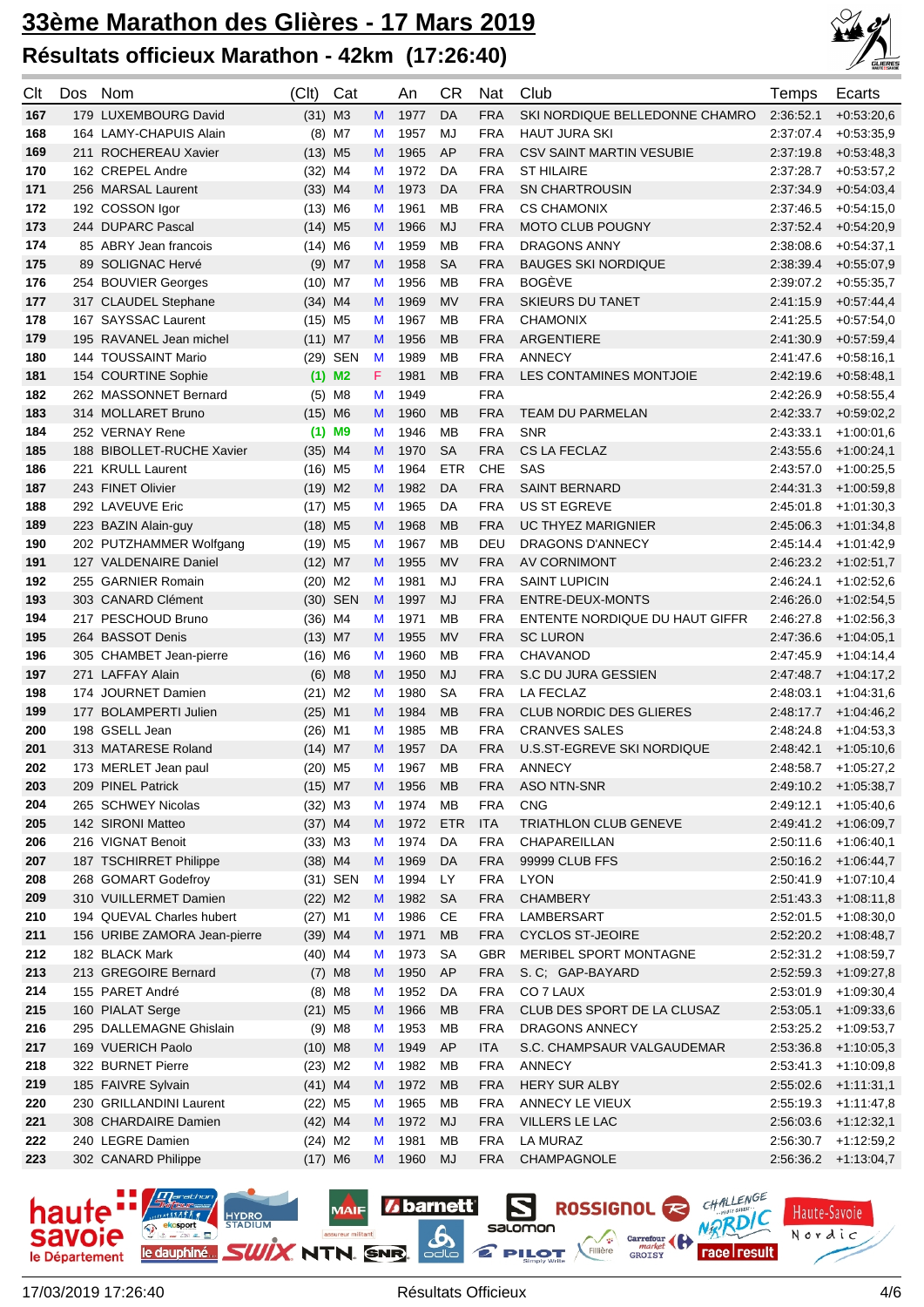

| Clt | Dos | Nom                           | (Clt)                 | Cat       |    | An   | <b>CR</b>  | Nat        | Club                           | Temps     | Ecarts                 |
|-----|-----|-------------------------------|-----------------------|-----------|----|------|------------|------------|--------------------------------|-----------|------------------------|
| 224 |     | 140 NERRIÈRE Christian        | $(23)$ M <sub>5</sub> |           | M  | 1967 | DA         | <b>FRA</b> | <b>SNBC</b>                    | 2:57:10.9 | $+1:13:39,4$           |
| 225 |     | 294 VEYRAT-LACHENAL Didier    | $(18)$ M6             |           | M  | 1963 | <b>MB</b>  | <b>FRA</b> | <b>SEYNOD</b>                  | 2:57:27.7 | $+1:13:56,2$           |
| 226 |     | 141 DAMEVIN Thomas            | $(28)$ M1             |           | M  | 1988 | <b>SA</b>  | <b>FRA</b> | <b>VEYRIER DU LAC</b>          | 2:58:12.1 | $+1:14:40,6$           |
| 227 |     | 171 CECILLON Alexandre batman | $(29)$ M1             |           | M  | 1988 | <b>MJ</b>  | <b>FRA</b> | <b>CHOISY</b>                  | 2:58:15.4 | $+1.14.43,9$           |
| 228 |     | 193 LABBE-LAVIGNE Dominique   | $(24)$ M <sub>5</sub> |           | M  | 1965 | DA         | <b>FRA</b> | ATOS - BULL ECHIROLLES - GRENO | 2:58:26.4 | $+1:14:54,9$           |
| 229 |     | 128 ROY Laurent               | $(19)$ M6             |           | M  | 1963 | <b>MB</b>  | <b>FRA</b> | <b>CNG</b>                     | 2:58:30.2 | $+1:14:58,7$           |
| 230 |     | 249 CABANES David             | $(30)$ M1             |           | M  | 1984 | МB         | <b>FRA</b> | <b>ANNECY</b>                  | 2:58:49.9 | $+1:15:18,4$           |
| 231 |     | 312 TISSERANT Eloi            | $(25)$ M2             |           | M  | 1980 | <b>MB</b>  | <b>FRA</b> | ALLIGATOR DE SEYNOD            | 2:58:52.7 | $+1:15:21,2$           |
| 232 |     | 285 CERVEAU Fabrice           | $(25)$ M5             |           | M  | 1967 | <b>BO</b>  | <b>FRA</b> | <b>SENS TRIATHLON</b>          | 2.59.13.3 | $+1:15:41,8$           |
| 233 |     | 197 GALLAY Micke              | $(31)$ M1             |           | M  | 1987 | <b>MB</b>  | <b>FRA</b> | CS LA CLUSAZ                   | 3:00:03.3 | $+1.16.31,8$           |
| 234 |     | 136 REZVOY Remi               | $(26)$ M2             |           | M  | 1983 | МB         | <b>FRA</b> | <b>CHARVONNEX</b>              | 3:00:50.1 | $+1:17:18.6$           |
| 235 |     | 297 WYSOCKA Jean-paul         | $(26)$ M5             |           | M  | 1966 | <b>SA</b>  | <b>FRA</b> | <b>BAUGES SKI NORDIQUE</b>     | 3:00:54.8 | $+1:17:23,3$           |
| 236 |     | 306 PRAT Antoine              | $(34)$ M3             |           | M  | 1975 | DA         | <b>FRA</b> | CHAPAREILLAN                   | 3:01:22.5 | $+1:17:51,0$           |
| 237 |     | 287 BOUVIER Catherine         |                       | $(1)$ M3  | F. | 1974 | <b>MB</b>  | <b>FRA</b> | <b>THUSY</b>                   | 3:01:25.6 | $+1:17:54,1$           |
| 238 |     | 208 LUGUET Christophe         | $(43)$ M4             |           | M  | 1972 | МB         | <b>FRA</b> | VILLY LE PELLOUX               | 3:02:02.8 | $+1:18:31,3$           |
| 239 |     | 134 DERVIER Céline            |                       | $(2)$ M2  | F. | 1981 | <b>MB</b>  | <b>FRA</b> | <b>PANEDINE TEAM</b>           | 3:02:27.2 | $+1:18:55,7$           |
| 240 |     | 275 HAUMONTÉ Bertrand         | $(44)$ M4             |           | M  | 1970 | <b>SA</b>  | <b>FRA</b> | SAINT JEAN D ARVEY             | 3:02:34.9 | $+1:19:03,4$           |
| 241 |     | 143 BICHET Francois-joseph    | $(16)$ M7             |           | M  | 1954 | AP         | <b>FRA</b> | <b>MIRAMAS</b>                 | 3:03:10.0 | $+1:19:38,5$           |
| 242 |     | 309 LOUYOT Pierre             | $(45)$ M4             |           | M  | 1970 | DA         | <b>FRA</b> | <b>BRIE SPORT</b>              | 3:04:03.8 | $+1:20:32,3$           |
| 243 |     | 151 PROST Philippe            | $(46)$ M4             |           | M  | 1971 | MJ         | <b>FRA</b> | SKI CLUB BELLEGARDE            | 3:04:05.6 | $+1:20:34,1$           |
| 244 |     | 288 LALANDE Clara             |                       | $(1)$ M1  | F. | 1988 | МB         | <b>FRA</b> | <b>ANNECY</b>                  | 3:04:43.3 | $+1:21:11,8$           |
| 245 |     | 233 LEHMANN Frédéric          | $(35)$ M3             |           | M  | 1974 | <b>MB</b>  | <b>FRA</b> | <b>CHAINAZ LES FRASSES</b>     | 3:04:52.9 | $+1:21:21,4$           |
| 246 |     | 283 ROLLAND Loic              |                       | (32) SEN  | M  | 1992 | <b>MB</b>  | <b>FRA</b> | VIUZ-LA-CHIÉSAZ                | 3.05.19.7 | $+1:21:48,2$           |
| 247 |     | 301 ROBIN Henri               | $(27)$ M5             |           | M  | 1964 | <b>AU</b>  | <b>FRA</b> | S.C. LE MEZENC                 | 3:05:44.5 | $+1:22:13,0$           |
| 248 |     | 315 GOJON Alain               | $(47)$ M4             |           | M  | 1969 | LY         | <b>FRA</b> | CS VALROMEY RETORD             | 3:05:56.7 | $+1:22:25,2$           |
| 249 |     | 222 PANH Vuthik               | $(36)$ M3             |           | M  | 1974 | <b>MB</b>  | <b>FRA</b> | <b>PRINGY</b>                  | 3:07:35.1 | $+1.24.03,6$           |
| 250 |     | 215 MARMET Hubert             | $(17)$ M7             |           | M  | 1958 | DA         | <b>FRA</b> | <b>GUC GRENOBLE SKI</b>        | 3:07:35.2 | $+1:24:03,7$           |
| 251 |     | 270 FAVARETTO Stéphane        | $(48)$ M4             |           | M  | 1970 | <b>MB</b>  | <b>FRA</b> | <b>HERY SUR ALBY</b>           | 3:08:21.0 | $+1.24.49,5$           |
| 252 |     | 131 BERNARDOT Eric            | $(28)$ M5             |           | M  | 1967 | <b>BO</b>  | <b>FRA</b> | <b>SENS TRIATHLON</b>          | 3:09:09.0 | $+1:25:37,5$           |
| 253 |     | 235 CHANTOISEAU Philippe      | $(18)$ M7             |           | M  | 1954 | <b>MB</b>  | <b>FRA</b> | VÉLO CLUB ST JEOIRE            | 3:09:11.0 | $+1.25.39,5$           |
| 254 |     | 299 ZGLICZYNSKI Michal        |                       | (33) SEN  | M  | 1992 | MJ         | POL        | <b>CERN</b>                    | 3:09:19.1 | $+1:25:47,6$           |
| 255 |     | 183 CHAPEL Claude             | $(49)$ M4             |           | M  | 1970 | <b>MB</b>  | <b>FRA</b> | <b>ASO NTN-SNR</b>             | 3:11:02.6 | $+1:27:31,1$           |
| 256 |     | 298 BOCQUILLON Loïc           | $(32)$ M1             |           | M  | 1987 | <b>SA</b>  | <b>FRA</b> | <b>TEAM RPZ</b>                | 3:13:04.1 | $+1:29:32,6$           |
| 257 |     | 166 SCHUMMER David            | $(50)$ M4             |           | M  | 1972 | DA         | <b>FRA</b> | <b>BRESSON</b>                 | 3:14:16.0 | $+1.30.44,4$           |
| 258 |     | 263 HUGHES Peter              | $(19)$ M7             |           | M  | 1958 | <b>ETR</b> | <b>GBR</b> | <b>LONDON</b>                  | 3:15:12.6 | $+1:31:41,1$           |
| 259 |     | 291 ROUSSET Philippe          | $(20)$ M7             |           | M  | 1957 | DA         | <b>FRA</b> | US ST EGREVE                   |           | $3:15:51.7$ +1:32:20,2 |
| 260 |     | 206 PASQUIER Thomas           |                       | (34) SEN  | M  | 1990 | MB         |            | FRA PARIS                      |           | $3:16:03.7$ +1:32:32,2 |
| 261 |     | 161 RODOLPHE Olivier          | $(29)$ M5             |           | M  | 1965 | IF         | <b>FRA</b> | SAINT-REMY-LES-CHEVREUSE       | 3:16:09.8 | $+1:32:38,3$           |
| 262 |     | 246 ASSET Franck              | $(30)$ M5             |           | M  | 1964 | MB         | <b>FRA</b> | <b>ONNION</b>                  | 3:16:16.4 | $+1:32:44,9$           |
| 263 |     | 147 BATTAILLEUR David         | $(51)$ M4             |           | M  | 1970 | IF         | <b>FRA</b> | ANNECY                         | 3:16:33.0 | $+1:33:01,5$           |
| 264 |     | 307 LAGARDE Cédric            | $(27)$ M2             |           | M  | 1980 | MB         | <b>FRA</b> | <b>POISY</b>                   | 3:16:47.5 | $+1:33:16,0$           |
| 265 |     | 245 FERRARIS-BESSO Hervé      | $(37)$ M3             |           | M  | 1977 | MB         | <b>FRA</b> | <b>GGB</b>                     | 3:17:03.4 | $+1:33:31,9$           |
| 266 |     | 175 MUZEAU Baptiste           |                       | (35) SEN  | M  | 1997 | <b>SA</b>  | <b>FRA</b> | LA RAVOIRE                     | 3:18:37.1 | $+1:35:05,6$           |
| 267 |     | 290 ESNAULT Sylvain           | $(33)$ M1             |           | M  | 1987 | <b>MB</b>  | <b>FRA</b> | ANNECY LE VIEUX                | 3:20:27.5 | $+1:36:56,0$           |
| 268 |     | 272 POLLET Jean-luc           | $(21)$ M7             |           | M  | 1956 | MB         | <b>FRA</b> | NÂVES-PARMELAN                 | 3:29:28.6 | $+1:45:57,1$           |
| 269 |     | 231 NIEMAND Harald            | $(31)$ M <sub>5</sub> |           | M  | 1964 | <b>ETR</b> | CHE        | <b>AUBONNE</b>                 | 3:29:56.8 | $+1:46:25,3$           |
| 270 |     | 200 CHARPIN Mathieu           | $(34)$ M1             |           | M  | 1984 | MB         | <b>FRA</b> | <b>MULTIGLISSE</b>             | 3:30:34.2 | $+1:47:02,6$           |
| 271 |     | 191 MIRODATOS Yves            | $(22)$ M7             |           | M  | 1957 | <b>MB</b>  | <b>FRA</b> | <b>ANNECY</b>                  | 3:32:46.6 | $+1.49.15,1$           |
| 272 |     | 139 RAT Luc                   | $(11)$ M8             |           | M  | 1953 | <b>BO</b>  | <b>FRA</b> | <b>SENS TRIATHLON</b>          | 3:35:28.3 | $+1:51:56,8$           |
| 273 |     | 234 BEAUQUIS Luc              | $(32)$ M <sub>5</sub> |           | M  | 1968 | <b>MB</b>  | <b>FRA</b> | ANNECY                         | 3:38:09.6 | $+1.54.38,1$           |
| 274 |     | 278 FOUQUIER Albéric          | $(52)$ M4             |           | M  | 1971 | MB         | <b>FRA</b> | ANNECY                         | 3:38:34.6 | $+1:55:03,1$           |
| 275 |     | 196 GAYDOU Sylvain            |                       | (36) SEN  | M  | 1989 | AP         | <b>FRA</b> | <b>ISTRES</b>                  | 3:39:17.4 | $+1:55:45,9$           |
| 275 |     | 225 MOLLARET Coline           |                       | $(1)$ SEN | F  | 1989 | MB         | <b>FRA</b> | <b>NAVES</b>                   | 3:39:17.4 | $+1:55:45,9$           |
| 277 |     | 210 ROGER Benjamin            |                       | (37) SEN  | M  | 1989 | <b>MB</b>  | <b>FRA</b> | ALLONZIER LA CAILLE            | 3:40:01.4 | $+1:56:29,9$           |
| 278 |     | 267 COURBET Johan             |                       | (38) SEN  | M  | 1990 | <b>SA</b>  | <b>FRA</b> | <b>VEREL PRAGONDRAN</b>        | 3:46:09.1 | $+2:02:37,6$           |
| 279 |     | 232 MARIONNEAU Olivier        | $(38)$ M3             |           | M  | 1975 | <b>MB</b>  | <b>FRA</b> | <b>CHARVONNEX</b>              | 3:48:11.7 | $+2:04:40,2$           |
| 280 |     | 259 PIERREJEAN Didier         | $(23)$ M7             |           | M  | 1958 | MB         | <b>FRA</b> | <b>CNG</b>                     | 3:58:14.8 | $+2:14:43,3$           |